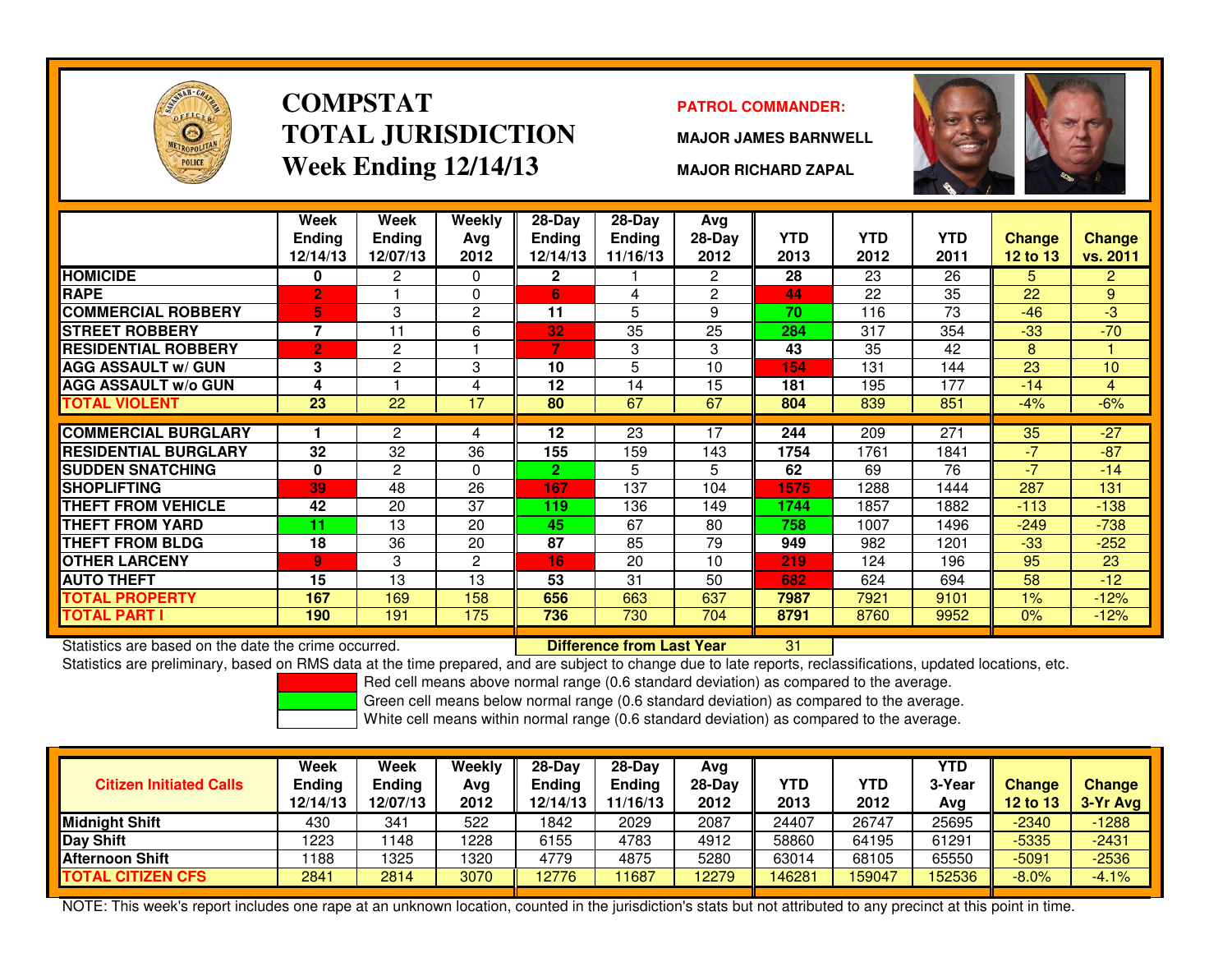

## **COMPSTATWEST CHATHAM PRECINCTWeek Ending 12/14/13**

### **PRECINCT COMMANDER:**

**CAPT. PHILIP REILLEY**



|                             | Week<br><b>Ending</b><br>12/14/13 | <b>Week</b><br><b>Ending</b><br>12/07/13 | Weekly<br>Ava<br>2012 | 28-Day<br><b>Ending</b><br>12/14/13 | 28-Day<br><b>Ending</b><br>11/16/13 | Avg<br>$28-Day$<br>2012 | <b>YTD</b><br>2013 | <b>YTD</b><br>2012 | <b>YTD</b><br>2011 | <b>Change</b><br>12 to 13 | <b>Change</b><br>vs. 2011 |
|-----------------------------|-----------------------------------|------------------------------------------|-----------------------|-------------------------------------|-------------------------------------|-------------------------|--------------------|--------------------|--------------------|---------------------------|---------------------------|
| <b>HOMICIDE</b>             | 0                                 | 0                                        | 0                     | 0                                   | 0                                   | 0                       |                    |                    | $\overline{2}$     | $\mathbf{0}$              | $-1$                      |
| <b>RAPE</b>                 |                                   | 0                                        | $\Omega$              | $\overline{2}$                      |                                     |                         | 9                  | 8                  | $\overline{7}$     |                           | $\overline{2}$            |
| <b>COMMERCIAL ROBBERY</b>   | $\bf{0}$                          | $\Omega$                                 | 0                     | $\mathbf{0}$                        | 0                                   | $\overline{2}$          | 6                  | 20                 | 11                 | $-14$                     | $-5$                      |
| <b>STREET ROBBERY</b>       | 0                                 | 0                                        |                       | $\mathbf 2$                         |                                     | 3                       | 26                 | 37                 | 38                 | $-11$                     | $-12$                     |
| <b>RESIDENTIAL ROBBERY</b>  | $\bf{0}$                          | $\Omega$                                 | $\Omega$              | $\overline{2}$                      | 0                                   | $\Omega$                | $\overline{7}$     | 6                  | 5                  |                           | $\overline{2}$            |
| <b>AGG ASSAULT w/ GUN</b>   | $\bf{0}$                          | $\Omega$                                 | $\Omega$              | 0                                   | 0                                   |                         | 14                 | 16                 | 29                 | $-2$                      | $-15$                     |
| <b>AGG ASSAULT w/o GUN</b>  | $\bf{0}$                          |                                          |                       | $\mathbf{2}$                        | 5                                   | $\mathbf{2}$            | 33                 | 28                 | 35                 | 5                         | $-2$                      |
| <b>TOTAL VIOLENT</b>        |                                   |                                          | $\overline{2}$        | 8                                   |                                     | 9                       | 96                 | 116                | 127                | $-17%$                    | $-24%$                    |
|                             |                                   |                                          |                       |                                     |                                     |                         |                    |                    |                    |                           |                           |
| <b>COMMERCIAL BURGLARY</b>  | 0                                 | 0                                        |                       | $\mathbf{2}$                        | 3                                   | 3                       | 30                 | 30                 | $\overline{37}$    | 0                         | $-7$                      |
| <b>RESIDENTIAL BURGLARY</b> | $\overline{7}$                    | 4                                        | 6                     | 31                                  | 31                                  | 23                      | 305                | 288                | 282                | 17                        | 23                        |
| <b>SUDDEN SNATCHING</b>     | 0                                 | $\Omega$                                 | $\Omega$              | 0                                   |                                     |                         | $\mathbf{2}$       | 11                 |                    | $-9$                      | $-5$                      |
| <b>SHOPLIFTING</b>          | 4                                 | 3                                        | 2                     | 12                                  | 15                                  | 10                      | 146                | 122                | 152                | 24                        | $-6$                      |
| <b>THEFT FROM VEHICLE</b>   | $\overline{\phantom{a}}$          | 5                                        | 5                     | 18                                  | 19                                  | 22                      | 257                | 263                | 237                | $-6$                      | 20                        |
| <b>THEFT FROM YARD</b>      | 4                                 | $\overline{2}$                           | 3                     | 12                                  | 7                                   | 13                      | 97                 | 158                | 238                | $-61$                     | $-141$                    |
| <b>THEFT FROM BLDG</b>      | 4                                 | 3                                        | 3                     | 13                                  | 12                                  | 12                      | 134                | 150                | 178                | $-16$                     | $-44$                     |
| <b>OTHER LARCENY</b>        | 1                                 |                                          | $\Omega$              | $\mathbf{2}$                        | $\mathbf{2}$                        | $\mathbf{2}^{\prime}$   | 23                 | 20                 | 31                 | 3                         | $-8$                      |
| <b>AUTO THEFT</b>           | 4                                 |                                          | 2                     | 11                                  | 3                                   | 7                       | 113                | 87                 | 143                | 26                        | $-30$                     |
| <b>TOTAL PROPERTY</b>       | 31                                | 19                                       | 23                    | 101                                 | 93                                  | 91                      | 1107               | 1129               | 1305               | $-2%$                     | $-15%$                    |
| <b>TOTAL PART I</b>         | 32                                | 20                                       | 25                    | 109                                 | 100                                 | 101                     | 1203               | 1245               | 1432               | $-3%$                     | $-16%$                    |

Statistics are based on the date the crime occurred. **Difference from Last Year** 

Statistics are based on the date the crime occurred.<br>Statistics are preliminary, based on RMS data at the time prepared, and are subject to change due to late reports, reclassifications, updated locations, etc.

Red cell means above normal range (0.6 standard deviation) as compared to the average.

Green cell means below normal range (0.6 standard deviation) as compared to the average.

| <b>Citizen Initiated Calls</b> | Week<br><b>Ending</b><br>12/14/13 | <b>Week</b><br><b>Ending</b><br>12/07/13 | Weekly<br>Avg<br>2012 | $28-Day$<br>Ending<br>12/14/13 | $28-Day$<br><b>Ending</b><br>11/16/13 | Avg<br>28-Day<br>2012 | YTD<br>2013 | YTD<br>2012 | <b>YTD</b><br>3-Year<br>Avg | <b>Change</b><br>12 to 13 | <b>Change</b><br>3-Yr Avg |
|--------------------------------|-----------------------------------|------------------------------------------|-----------------------|--------------------------------|---------------------------------------|-----------------------|-------------|-------------|-----------------------------|---------------------------|---------------------------|
| <b>Midnight Shift</b>          | 91                                | 81                                       | 100                   | 385                            | 376                                   | 401                   | 4815        | 5361        | 5037                        | $-546$                    | $-222$                    |
| <b>Day Shift</b>               | 258                               | 231                                      | 248                   | 2338                           | 941                                   | 993                   | 12024       | 12878       | 12365                       | $-854$                    | $-341$                    |
| <b>Afternoon Shift</b>         | 266                               | 260                                      | 271                   | 984                            | 904                                   | 1086                  | 12869       | 13952       | 13413                       | $-1083$                   | $-544$                    |
| <b>TOTAL CITIZEN CFS</b>       | 615                               | 615                                      | 620                   | 3707                           | 2221                                  | 2479                  | 29708       | 32191       | 30815                       | $-7.7%$                   | $-3.6%$                   |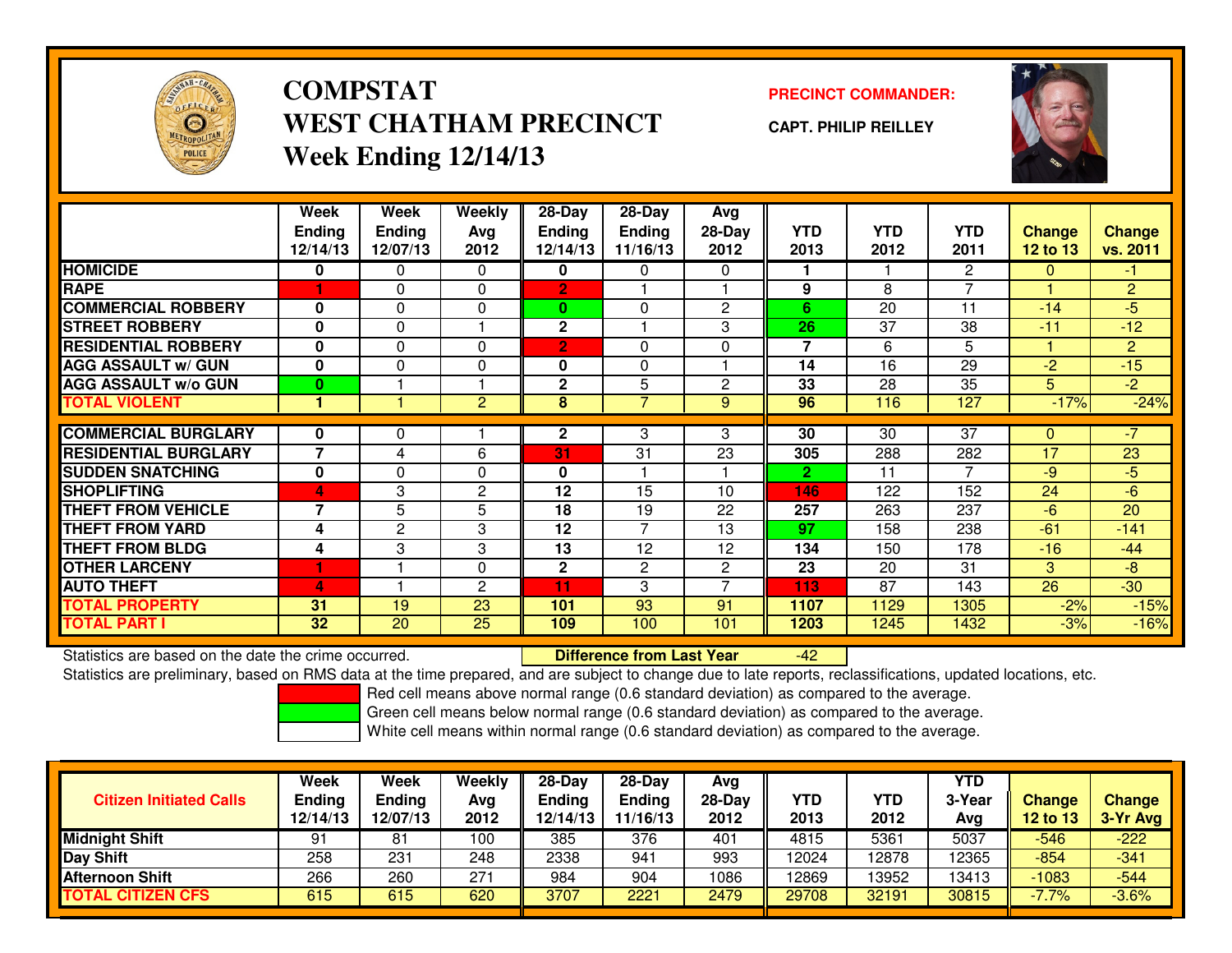

## **COMPSTATDOWNTOWN PRECINCTWeek Ending 12/14/13**

#### **PRECINCT COMMANDER:**

**CAPT. Ben Herron**



|                             | Week<br><b>Endina</b><br>12/14/13 | Week<br><b>Ending</b><br>12/07/13 | <b>Weekly</b><br>Avg<br>2012 | 28-Day<br>Endina<br>12/14/13 | 28-Day<br><b>Endina</b><br>11/16/13 | Avg<br>28-Day<br>2012 | <b>YTD</b><br>2013 | <b>YTD</b><br>2012 | <b>YTD</b><br>2011 | <b>Change</b><br><b>12 to 13</b> | <b>Change</b><br>vs. 2011 |
|-----------------------------|-----------------------------------|-----------------------------------|------------------------------|------------------------------|-------------------------------------|-----------------------|--------------------|--------------------|--------------------|----------------------------------|---------------------------|
| <b>HOMICIDE</b>             | 0                                 | 0                                 | $\Omega$                     | 0                            | $\mathbf{0}$                        |                       | 9                  | 8                  | 9                  |                                  | $\mathbf{0}$              |
| <b>RAPE</b>                 |                                   | $\Omega$                          | $\Omega$                     |                              | $\overline{2}$                      | $\Omega$              | 10                 | 5                  | 6                  | 5                                | $\overline{4}$            |
| <b>COMMERCIAL ROBBERY</b>   | $\bf{0}$                          |                                   | $\mathbf{0}$                 | 2                            | $\Omega$                            |                       | 12                 | 10                 | 8                  | $\overline{2}$                   | 4                         |
| <b>STREET ROBBERY</b>       | 3                                 | $\overline{2}$                    | 2                            | 10                           | 14                                  | 8                     | 105                | 94                 | 113                | 11                               | $-8$                      |
| <b>RESIDENTIAL ROBBERY</b>  | $\bf{0}$                          | $\Omega$                          | $\Omega$                     |                              | $\Omega$                            |                       | 8                  | 6                  | 11                 | $\overline{2}$                   | $-3$                      |
| <b>AGG ASSAULT w/ GUN</b>   |                                   | 0                                 |                              |                              |                                     | $\mathbf{2}$          | 34                 | 23                 | 28                 | 11                               | 6                         |
| <b>AGG ASSAULT w/o GUN</b>  | $\mathbf{0}$                      | $\Omega$                          |                              | 4                            | 5                                   | 5                     | 45                 | 59                 | 32                 | $-14$                            | 13                        |
| <b>TOTAL VIOLENT</b>        | 5 <sup>5</sup>                    | 3                                 | 4                            | 19                           | 22                                  | 17                    | 223                | 205                | 207                | 9%                               | 8%                        |
| <b>COMMERCIAL BURGLARY</b>  | 0                                 |                                   |                              | 2                            | 5                                   | 2                     | 34                 | 29                 | 52                 | 5                                | $-18$                     |
| <b>RESIDENTIAL BURGLARY</b> | 5                                 | $\overline{c}$                    | 3                            | 19                           | 12                                  | 12                    | 163                | 154                | 174                | 9                                | $-11$                     |
| <b>SUDDEN SNATCHING</b>     | 0                                 | 0                                 | 0                            | $\bf{0}$                     |                                     | $\mathbf{2}$          | 29                 | 31                 | 29                 | $-2$                             | $\mathbf{0}$              |
| <b>SHOPLIFTING</b>          | 4                                 | 8                                 | 3                            | 28                           | 13                                  | 11                    | 211                | 132                | 171                | 79                               | 40                        |
| <b>THEFT FROM VEHICLE</b>   | 8                                 | 9                                 | $\overline{7}$               | 30                           | 33                                  | 29                    | 359                | 371                | 343                | $-12$                            | 16                        |
| <b>THEFT FROM YARD</b>      | 4                                 | 4                                 | 5                            | 12                           | 20                                  | 19                    | 227                | 240                | 360                | $-13$                            | $-133$                    |
| <b>THEFT FROM BLDG</b>      | 4                                 | 9                                 | 5                            | 21                           | 14                                  | 18                    | 184                | 232                | 243                | $-48$                            | $-59$                     |
| <b>OTHER LARCENY</b>        |                                   | 0                                 |                              | 2                            | 4                                   | $\mathbf{2}$          | 50                 | 30                 | 54                 | 20                               | $-4$                      |
| <b>AUTO THEFT</b>           |                                   | 2                                 | $\mathbf{c}$                 | 7                            | 4                                   | 8                     | 114                | 100                | 89                 | 14                               | 25                        |
| <b>TOTAL PROPERTY</b>       | 27                                | 35                                | 25                           | 121                          | 106                                 | 104                   | 1371               | 1319               | 1515               | 4%                               | $-10%$                    |
| <b>TOTAL PART I</b>         | 32                                | 38                                | 30                           | 140                          | 128                                 | 121                   | 1594               | 1524               | 1722               | 5%                               | $-7%$                     |

Statistics are based on the date the crime occurred. **Difference from Last Year** 

Statistics are based on the date the crime occurred.<br>Statistics are preliminary, based on RMS data at the time prepared, and are subject to change due to late reports, reclassifications, updated locations, etc.

Red cell means above normal range (0.6 standard deviation) as compared to the average.

Green cell means below normal range (0.6 standard deviation) as compared to the average.

| <b>Citizen Initiated Calls</b> | Week<br><b>Ending</b><br>12/14/13 | <b>Week</b><br>Ending<br>12/07/13 | Weekly<br>Avg<br>2012 | $28-Day$<br><b>Ending</b><br>12/14/13 | 28-Day<br><b>Ending</b><br>11/16/13 | Avg<br>28-Day<br>2012 | YTD<br>2013 | YTD<br>2012 | YTD<br>3-Year<br>Avg | <b>Change</b><br><b>12 to 13</b> | <b>Change</b><br>3-Yr Avg |
|--------------------------------|-----------------------------------|-----------------------------------|-----------------------|---------------------------------------|-------------------------------------|-----------------------|-------------|-------------|----------------------|----------------------------------|---------------------------|
| <b>Midnight Shift</b>          | 92                                |                                   | 120                   | 392                                   | 417                                 | 480                   | 5365        | 5948        | 5765                 | -583                             | $-400$                    |
| <b>Day Shift</b>               | 180                               | 189                               | 210                   | 787                                   | 891                                 | 838                   | 10395       | 10972       | 10612                | $-577$                           | $-217$                    |
| <b>Afternoon Shift</b>         | 196                               | 217                               | 222                   | 826                                   | 904                                 | 889                   | 11339       | 1654        | 1359                 | $-315$                           | $-20$                     |
| <b>TOTAL CITIZEN CFS</b>       | 468                               | 417                               | 552                   | 2005                                  | 2212                                | 2207                  | 27099       | 28574       | 27736                | $-5.2%$                          | $-2.3%$                   |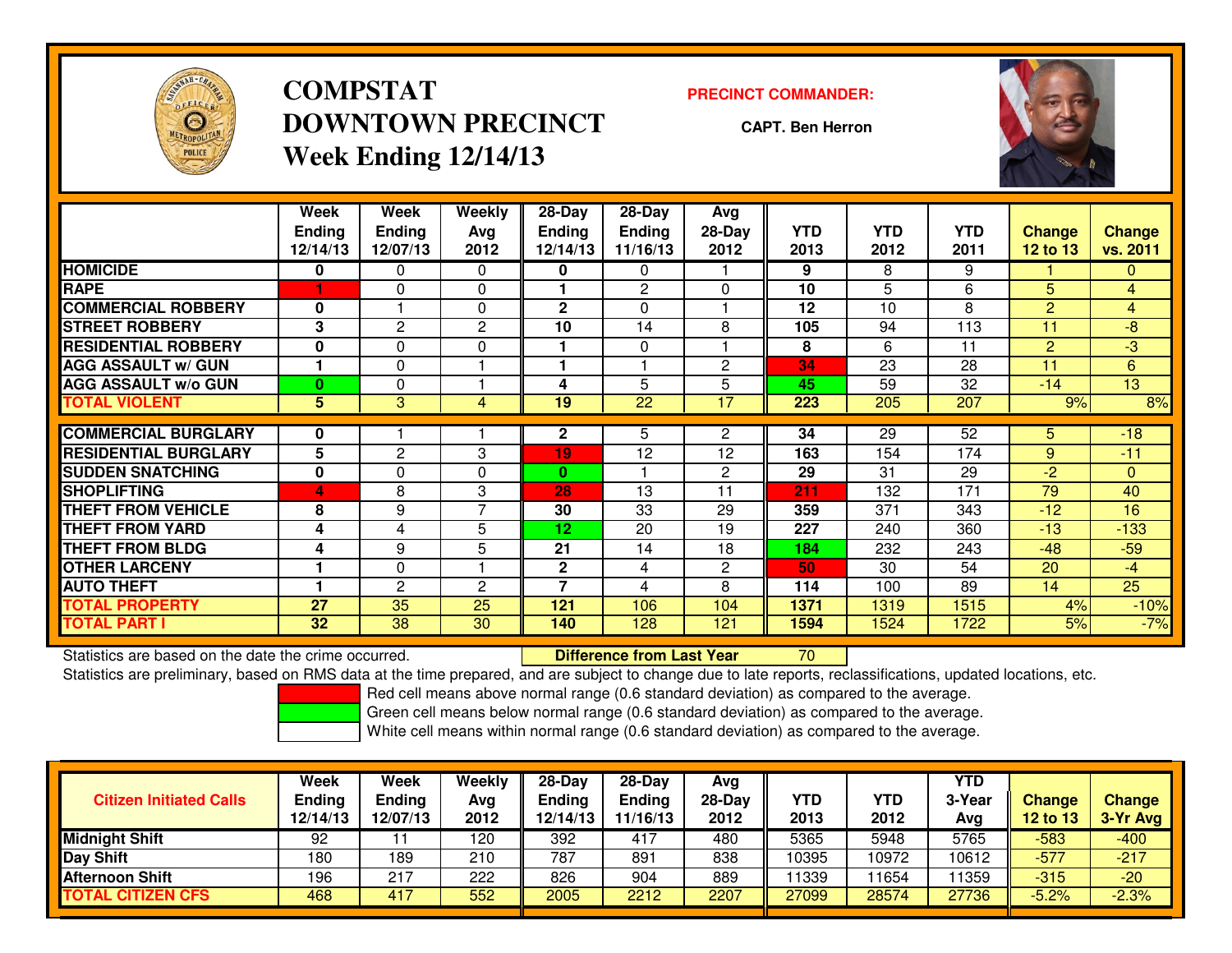

# **COMPSTATCENTRAL PRECINCT** CAPT. DEVONN ADAMS **Week Ending 12/14/13**

### **PRECINCT COMMANDER:**



|                             | Week<br><b>Ending</b> | Week<br><b>Ending</b> | Weekly<br>Ava | $28-Day$<br>Ending | $28-Day$<br><b>Ending</b> | Avg<br>28-Day  | <b>YTD</b> | <b>YTD</b>     | YTD            | <b>Change</b>  | <b>Change</b>  |
|-----------------------------|-----------------------|-----------------------|---------------|--------------------|---------------------------|----------------|------------|----------------|----------------|----------------|----------------|
|                             | 12/14/13              | 12/07/13              | 2012          | 12/14/13           | 11/16/13                  | 2012           | 2013       | 2012           | 2011           | $12$ to $13$   | vs. 2011       |
| <b>HOMICIDE</b>             | 0                     | 2                     | $\Omega$      | $\overline{2}$     | 0                         |                | 12         | 8              | 10             | 4              | $\overline{2}$ |
| <b>RAPE</b>                 | 0                     | $\Omega$              | $\Omega$      | 0                  | $\mathbf{0}$              | $\Omega$       | 5          | $\overline{2}$ | 8              | 3              | $\overline{3}$ |
| <b>COMMERCIAL ROBBERY</b>   | 0                     |                       | $\Omega$      |                    |                           | $\overline{c}$ | 13         | 20             | 7              | $-7$           | 6              |
| <b>STREET ROBBERY</b>       | $\mathbf{2}$          | 3                     | $\mathbf{2}$  | 8                  | 8                         |                | 69         | 84             | 108            | $-15$          | $-39$          |
| <b>RESIDENTIAL ROBBERY</b>  | 1                     |                       | 0             | $\overline{2}$     |                           | $\Omega$       | 8          | 3              | $\overline{7}$ | 5              |                |
| <b>AGG ASSAULT w/ GUN</b>   | $\bf{0}$              | 2                     |               | 5                  | $\mathbf{2}$              | 4              | 53         | 49             | 48             | $\overline{4}$ | 5              |
| <b>AGG ASSAULT w/o GUN</b>  | 4                     | 0                     |               | 5                  | $\Omega$                  | 3              | 51         | 43             | 48             | 8              | 3              |
| <b>TOTAL VIOLENT</b>        | $\overline{7}$        | 9                     | 4             | 23                 | 12                        | 16             | 211        | 209            | 236            | 1%             | $-11%$         |
|                             |                       |                       |               |                    |                           |                |            |                | 94             |                |                |
| <b>COMMERCIAL BURGLARY</b>  | 0                     | 0                     |               | 3                  | 6                         | 4              | 84         | 44             |                | 40             | $-10$          |
| <b>RESIDENTIAL BURGLARY</b> | 9                     | 13                    | 10            | 42                 | 52                        | 39             | 453        | 493            | 550            | $-40$          | $-97$          |
| <b>SUDDEN SNATCHING</b>     | 0                     | $\Omega$              | $\Omega$      | 0                  |                           |                | 11         | 10             | 22             |                | $-11$          |
| <b>SHOPLIFTING</b>          |                       | 3                     |               | 8                  | 9                         | 4              | 95         | 46             | 62             | 49             | 33             |
| <b>THEFT FROM VEHICLE</b>   | 15                    |                       | 9             | 30                 | 37                        | 35             | 444        | 440            | 501            | 4              | $-57$          |
| <b>THEFT FROM YARD</b>      | $\bf{0}$              | 3                     | 5             | 10                 | 19                        | 20             | 207        | 251            | 423            | $-44$          | $-216$         |
| <b>THEFT FROM BLDG</b>      | 5                     | $\overline{7}$        | 3             | 19                 | 22                        | 12             | 202        | 153            | 272            | 49             | $-70$          |
| <b>OTHER LARCENY</b>        | 1                     | 2                     | 0             | 4                  | 3                         |                | 41         | 14             | 30             | 27             | 11             |
| <b>AUTO THEFT</b>           | 4                     | 3                     | 3             | 14                 | 9                         | 12             | 205        | 156            | 191            | 49             | 14             |
| <b>TOTAL PROPERTY</b>       | 35                    | 32                    | 32            | 130                | 158                       | 128            | 1742       | 1607           | 2145           | 8%             | $-19%$         |
| <b>TOTAL PART I</b>         | 42                    | 41                    | 36            | 153                | 170                       | 145            | 1953       | 1816           | 2381           | 8%             | $-18%$         |

Statistics are based on the date the crime occurred. **Difference from Last Year** 

<sup>137</sup>

Statistics are preliminary, based on RMS data at the time prepared, and are subject to change due to late reports, reclassifications, updated locations, etc.

Red cell means above normal range (0.6 standard deviation) as compared to the average.

Green cell means below normal range (0.6 standard deviation) as compared to the average.

| <b>Citizen Initiated Calls</b> | Week<br>Ending<br>12/14/13 | Week<br>Ending<br>12/07/13 | Weekly<br>Avg<br>2012 | $28-Day$<br><b>Ending</b><br>12/14/13 | $28 - Day$<br><b>Ending</b><br>11/16/13 | Avg<br>28-Day<br>2012 | YTD<br>2013 | YTD<br>2012 | <b>YTD</b><br>3-Year<br>Avg | <b>Change</b><br><b>12 to 13</b> | <b>Change</b><br>3-Yr Avg |
|--------------------------------|----------------------------|----------------------------|-----------------------|---------------------------------------|-----------------------------------------|-----------------------|-------------|-------------|-----------------------------|----------------------------------|---------------------------|
| <b>Midnight Shift</b>          | 79                         | 95                         | 16                    | 373                                   | 424                                     | 463                   | 5248        | 5732        | 5584                        | -484                             | $-336$                    |
| Day Shift                      | 258                        | 253                        | 269                   | 1018                                  | 1025                                    | 1078                  | 12345       | 13610       | 12235                       | $-1265$                          | 110                       |
| <b>Afternoon Shift</b>         | 235                        | 264                        | 291                   | 952                                   | 970                                     | 1163                  | 13052       | 14692       | 14066                       | $-1640$                          | $-1014$                   |
| <b>TOTAL CITIZEN CFS</b>       | 572                        | 612                        | 676                   | 2343                                  | 2419                                    | 2704                  | 30645       | 34034       | 31885                       | $-10.0\%$                        | $-3.9%$                   |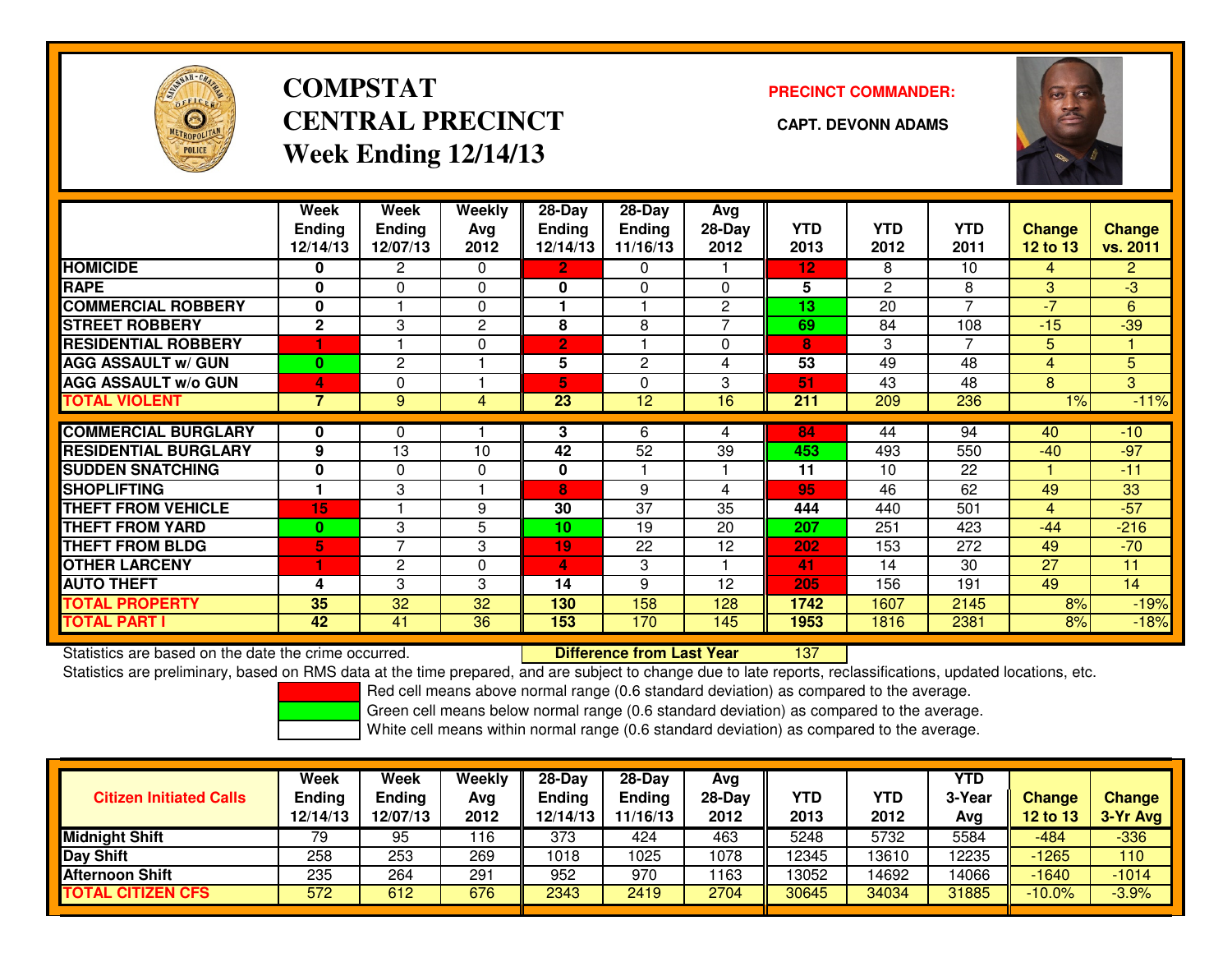

### **COMPSTAT PRECINCT COMMANDER: SOUTHSIDE PRECINCT CAPT. TERRY SHOOPWeek Ending 12/14/13**



|                             | Week<br><b>Ending</b><br>12/14/13 | Week<br><b>Endina</b><br>12/07/13 | Weekly<br>Ava<br>2012 | $28$ -Day<br>Endina<br>12/14/13 | $28$ -Day<br><b>Endina</b><br>11/16/13 | Avg<br>$28-Day$<br>2012 | <b>YTD</b><br>2013 | <b>YTD</b><br>2012 | <b>YTD</b><br>2011 | Change<br>12 to 13 | <b>Change</b><br>vs. 2011 |
|-----------------------------|-----------------------------------|-----------------------------------|-----------------------|---------------------------------|----------------------------------------|-------------------------|--------------------|--------------------|--------------------|--------------------|---------------------------|
| <b>HOMICIDE</b>             | 0                                 | $\Omega$                          | 0                     | 0                               |                                        | $\Omega$                | 4                  |                    | 4                  | 3                  | $\Omega$                  |
| <b>RAPE</b>                 | $\bf{0}$                          |                                   | 0                     | $\overline{2}$                  |                                        | 0                       | 11                 | 4                  | 8                  | $\overline{7}$     | 3 <sup>°</sup>            |
| <b>COMMERCIAL ROBBERY</b>   | 3                                 | $\Omega$                          |                       | 5.                              | 3                                      | 3                       | 24                 | 36                 | 31                 | $-12$              | $-7$                      |
| <b>STREET ROBBERY</b>       | $\bf{0}$                          | $\overline{c}$                    |                       | $\mathbf{2}$                    | 4                                      | 4                       | 32                 | 53                 | 53                 | $-21$              | $-21$                     |
| <b>RESIDENTIAL ROBBERY</b>  | н                                 |                                   | $\Omega$              | $\overline{2}$                  |                                        |                         | 10                 | 10                 | 11                 | $\Omega$           | $-1$                      |
| <b>AGG ASSAULT w/ GUN</b>   | 0                                 | $\Omega$                          | 0                     | $\mathbf{2}$                    |                                        |                         | 15                 | 16                 | 13                 | -1                 | $\overline{2}$            |
| <b>AGG ASSAULT w/o GUN</b>  | $\bf{0}$                          | 0                                 |                       | $\bf{0}$                        | 0                                      | 2                       | 24                 | 31                 | 23                 | $-7$               |                           |
| <b>TOTAL VIOLENT</b>        | 4                                 | 4                                 | 3                     | 13                              | 11                                     | 12                      | 120                | 151                | 143                | $-21%$             | $-16%$                    |
| <b>COMMERCIAL BURGLARY</b>  |                                   |                                   |                       | 3                               | 3                                      | 6                       | 52                 | 69                 | 52                 | $-17$              | $\mathbf{0}$              |
|                             |                                   | ⇁                                 |                       |                                 |                                        |                         |                    |                    |                    |                    |                           |
| <b>RESIDENTIAL BURGLARY</b> | 6                                 |                                   | 8                     | 30                              | 26                                     | 31                      | 377                | 381                | 320                | $-4$               | 57                        |
| <b>SUDDEN SNATCHING</b>     | $\bf{0}$                          |                                   | 0                     |                                 | $\overline{c}$                         |                         | 12                 | 10                 | 10                 | 2                  | $\overline{2}$            |
| <b>SHOPLIFTING</b>          | 19                                | 13                                | 14                    | 63                              | 65                                     | 57                      | 715                | 694                | 778                | 21                 | $-63$                     |
| <b>THEFT FROM VEHICLE</b>   | 9                                 | 3                                 | 8                     | 23                              | 19                                     | 33                      | 329                | 392                | 349                | $-63$              | $-20$                     |
| <b>THEFT FROM YARD</b>      |                                   | 3                                 | 3                     | 4                               | 11                                     | 13                      | 103                | 162                | 188                | $-59$              | $-85$                     |
| <b>THEFT FROM BLDG</b>      | 4                                 | 5                                 | 5                     | 13                              | 22                                     | 19                      | 238                | 243                | 275                | $-5$               | $-37$                     |
| <b>OTHER LARCENY</b>        | 3                                 | $\Omega$                          | 0                     | 3                               | 5                                      | $\overline{2}$          | 54                 | 25                 | 38                 | 29                 | 16                        |
| <b>AUTO THEFT</b>           | $\mathbf{2}$                      | 3                                 | 3                     | 8                               | 4                                      | 13                      | 106                | 159                | 144                | $-53$              | $-38$                     |
| <b>TOTAL PROPERTY</b>       | 45                                | 36                                | 43                    | 148                             | 157                                    | 173                     | 1986               | 2135               | 2154               | $-7%$              | $-8%$                     |
| <b>TOTAL PART I</b>         | 49                                | 40                                | 46                    | 161                             | 168                                    | 185                     | 2106               | 2286               | 2297               | $-8%$              | $-8%$                     |

Statistics are based on the date the crime occurred. **Difference from Last Year**  -180Statistics are preliminary, based on RMS data at the time prepared, and are subject to change due to late reports, reclassifications, updated locations, etc.

Red cell means above normal range (0.6 standard deviation) as compared to the average.

Green cell means below normal range (0.6 standard deviation) as compared to the average.

| <b>Citizen Initiated Calls</b> | Week<br><b>Ending</b><br>12/14/13 | Week<br>Ending<br>12/07/13 | Weekly<br>Avg<br>2012 | 28-Dav<br>Ending<br>2/14/13 | $28-Dav$<br><b>Ending</b><br>11/16/13 | Avg<br>$28-Day$<br>2012 | <b>YTD</b><br>2013 | YTD<br>2012 | <b>YTD</b><br>3-Year<br>Avg | <b>Change</b><br>12 to 13 | <b>Change</b><br>3-Yr Avg |
|--------------------------------|-----------------------------------|----------------------------|-----------------------|-----------------------------|---------------------------------------|-------------------------|--------------------|-------------|-----------------------------|---------------------------|---------------------------|
| <b>Midnight Shift</b>          | 86                                | 80                         | 91                    | 336                         | 406                                   | 363                     | 4241               | 4713        | 4490                        | $-472$                    | $-249$                    |
| Day Shift                      | 278                               | 242                        | 239                   | 1007                        | 963                                   | 956                     | 1813               | 3051        | 12235                       | $-1238$                   | $-422$                    |
| <b>Afternoon Shift</b>         | 242                               | 283                        | 253                   | 977                         | 1021                                  | 1012                    | 12081              | 13112       | 12583                       | $-1031$                   | $-502$                    |
| <b>CITIZEN CFS</b><br>ΤΟΤΑL    | 606                               | 605                        | 583                   | 2320                        | 2390                                  | 2330                    | 28135              | 30876       | 29307                       | $-8.9%$                   | $-4.0%$                   |